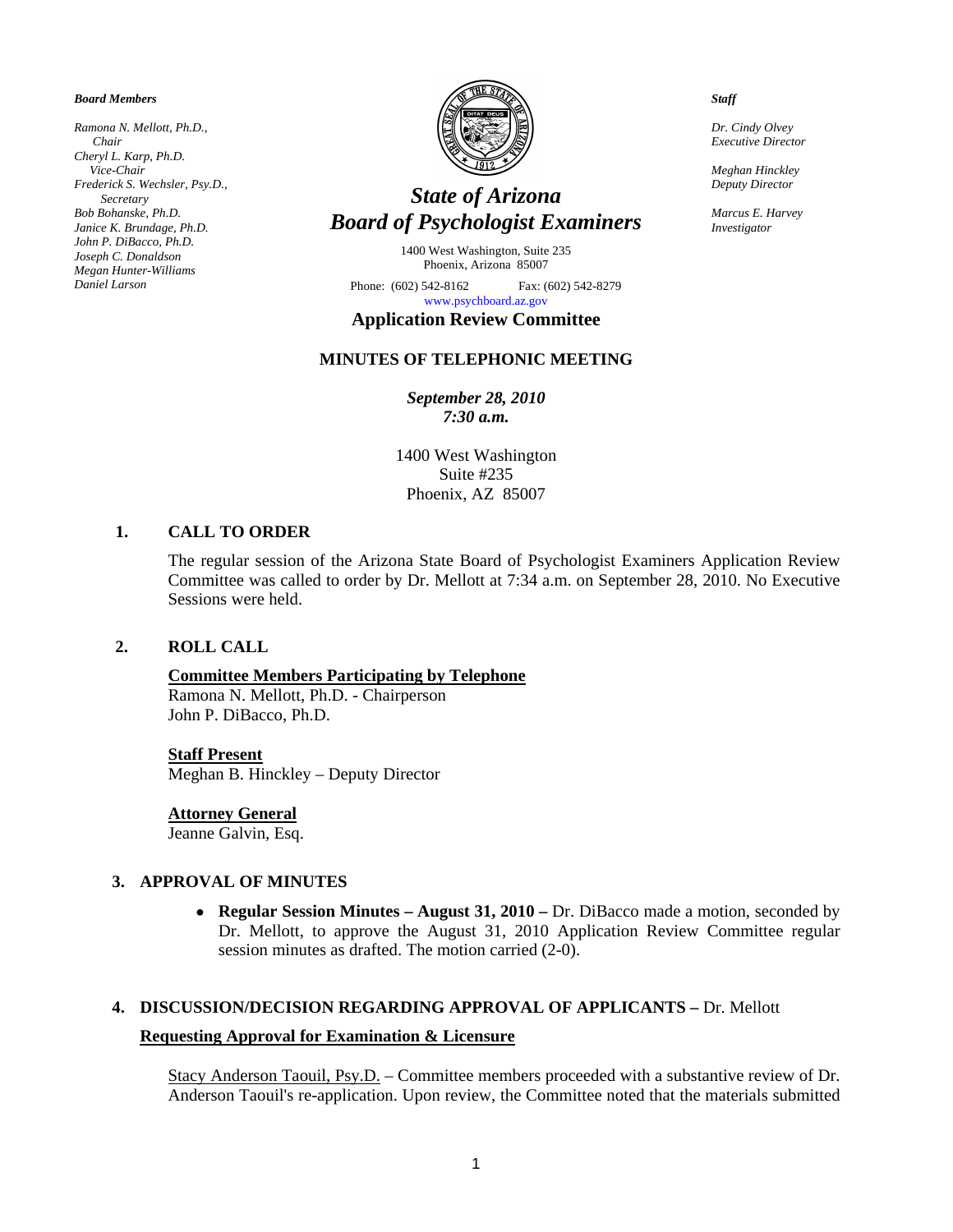were complete and fulfilled the requirements of statutes and rules. It was the consensus of the Committee to move Dr. Anderson Taouil's application forward to the full Board for review and approval to take the EPPP and licensure upon receipt of a passing score and the pro-rated licensure fee.

Robert Cohen, Ph.D. – Committee members proceeded with a substantive review of Dr. Cohen's application and subsequent submissions. Upon review, the Committee noted that the materials submitted were complete and fulfilled the requirements of statutes and rules. It was the consensus of the Committee to move Dr. Cohen's application forward to the full Board for review and approval to take the EPPP and licensure upon receipt of a passing score and the pro-rated licensure fee.

Amy Kraft, Ph.D. – Committee members proceeded with a substantive review of Dr. Kraft's application. Upon review, the Committee noted that the materials submitted were complete and fulfilled the requirements of statutes and rules. It was the consensus of the Committee to move Dr. Kraft's application forward to the full Board for review and approval to take the EPPP and licensure upon receipt of a passing score and the pro-rated licensure fee.

Lora Smitham, Ph.D. – Committee members proceeded with a substantive review of Dr. Smitham's application. Upon review, the Committee noted that the materials submitted were complete and fulfilled the requirements of statutes and rules. It was noted that Dr. Smitham's Supervised Pre-Internship Psychology Experience as a Research Assistant at Marital Therapy & Research Clinic during the time period of  $08/05 - 08/08$  was not taken into consideration as she would need to provide additional information regarding how it fulfills A.R.S. § 32-2071(E). Dr. Smitham had accrued enough practicum experience to fulfill the requirements of A.R.S. § 32- 2071(D) without having to consider those hours in question. It was the consensus of the Committee to move Dr. Smitham's application forward to the full Board for review and approval to take the EPPP and licensure upon receipt of a passing score and the pro-rated licensure fee.

Christopher Smith, Ph.D. – Committee members proceeded with a substantive review of Dr. Smith's application and subsequent submissions. Upon review, the Committee noted that Dr. Smith's graduate degree in Experimental Psychology from Graduate Center of the City University of New York does not fulfill the requirements of A.R.S. § 32-2071(A). The Committee also noted there were deficiencies within Dr. Smith's Supervised Internship Experience that included not completing the relevant didactic coursework prior to being his experience, no designated trainee status during internship, and, the written training plan developed post-experience does not fulfill the requirements of A.R.S. § 32-2071(F). Lastly, the Committee noted that during Dr. Smith's Supervised Postdoctoral Experience he was an employee of the hospital prior to becoming a post-doc. The Committee recommended forwarding Dr. Smith's application to the full Board for review and recommendation of denial of his application and thereby his license due to Dr. Smith failing to meet the requirements for licensure in Arizona.

Dr. DiBacco made a motion, seconded by Dr. Mellott, to move the applications of Stacy Anderson-Taouil, Psy.D., Robert Cohen, Ph.D., Amy Kraft, Ph.D., and Lora Smitham, Ph.D. to the full Board for review and approval to sit for the EPPP and licensure upon the receipt of a passing score on the exam. The motion carried (2-0).

Dr. Mellott made a motion, seconded by Dr. DiBacco, to forward Dr. Chris Smith's application to the full Board for recommendation of denial of his application and thereby his license due to the fact that he does not meet the requirements of A.R.S.  $\S$  32-2071(A), (F), and (G). The motion carried (2-0).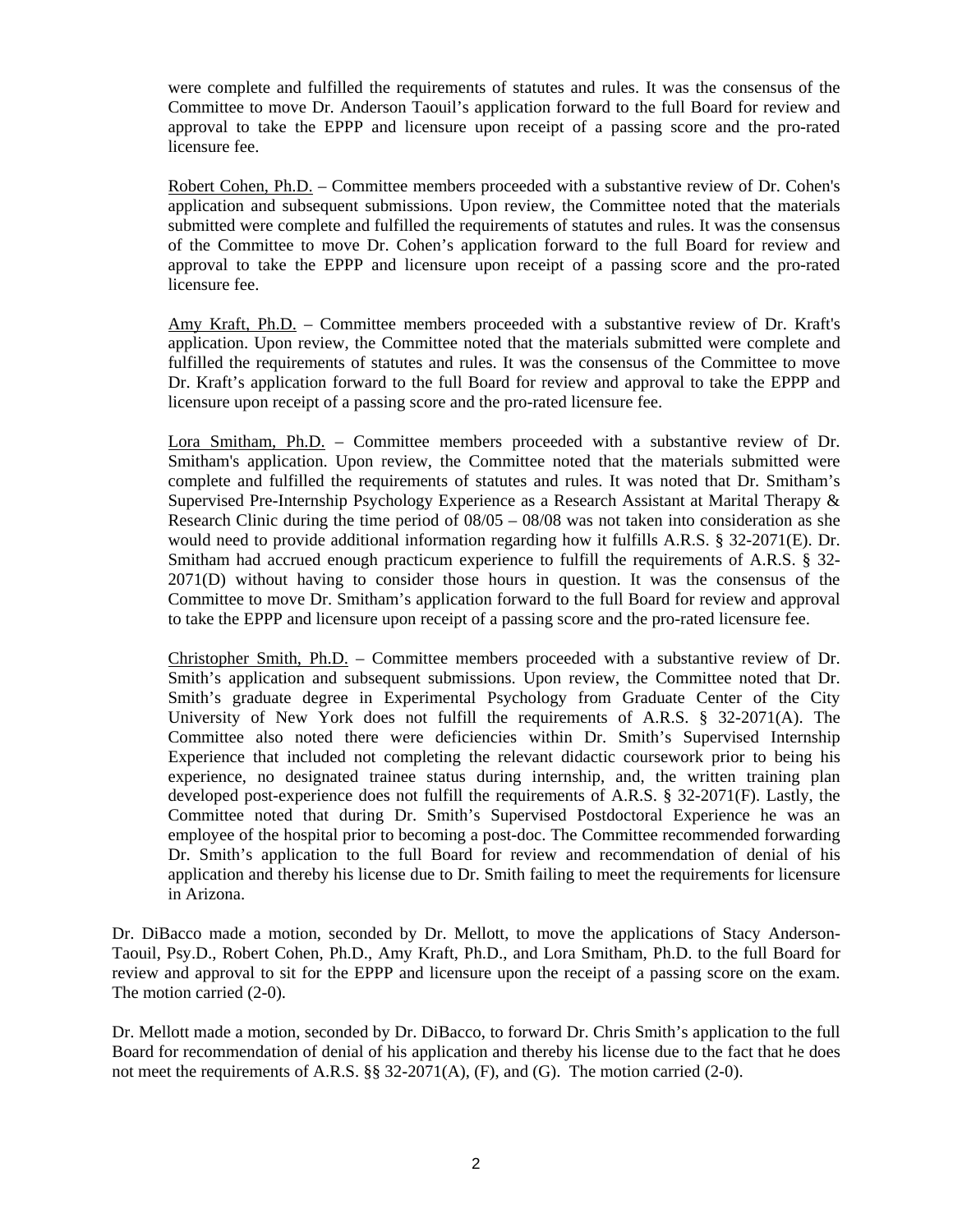#### **Requesting Approval by Waiver**

Veronica Bordes, Ph.D. – Committee members proceeded with a substantive review of Dr. Bordes' application. Upon review of the application, the Committee noted that the materials submitted were complete and fulfilled the requirements of statutes and rules. It was the consensus of the Committee to recommend Dr. Bordes' application is forwarded to the full Board for approval and licensure.

Donna Cangelosi, Psy.D. – Committee members proceeded with a substantive review of Dr. Cangelosi's application and subsequent submissions. The Committee accepted Dr. Bracker's reference for Dr. Cangelosi. In addition, the Committee accepted a letter of explanation from Dr. Barbara Mowder, Director of Graduate Psychology Programs from Pace University, of Dr. Cangelosi's comprehensive exam as fulfillment of the three semester credits for the Scientific and Professional Ethics core content area. Lastly, the Committee expressed that the course catalog summary of *PSY 618: Community Mental Health Philosophy and Concepts (Fall 1986)* did fulfill the requirements of A.R.S.  $\S$  2071(A)(4)(e). It was the consensus of the Committee to recommend Dr. Cangelosi's application is forwarded to the full Board for approval and licensure.

Adria Pearson, Psy.D. – Committee members proceeded with a substantive review of Dr. Pearson's application. Upon review, the Committee noted that the materials submitted were complete and fulfilled the requirements of statutes and rules. It was the consensus of the Committee to move Dr. Pearson's application forward to the full Board for review and approval.

Amy Williams, Ph.D. – Committee members proceeded with a substantive review of Dr. Williams' application. Upon review, the Committee noted that the materials submitted were complete and fulfilled the requirements of statutes and rules. It was the consensus of the Committee to move Dr. William's application forward to the full Board for review and approval.

Dr. DiBacco made a motion, seconded by Dr. Mellott, to move the applications of Veronica Bordes, Ph.D., Donna Cangelosi, Psy.D., Adria Pearson, Ph.D., and Amy Williams, Ph.D. to the full Board for review and approval for licensure upon the receipt of the pro-rated licensing fee. The motion carried (2- 0).

### **Requesting Approval of Post-Doctoral Experience & Licensure**

Colleen Clemency, Ph.D. – Committee members proceeded with a substantive review of Dr. Clemency's post-doctoral experience and EPPP scores. Upon the Committee's review, the Committee approved the supervised experience and recommended forwarding Dr. Clemency's application to the full Board for approval and licensure upon payment of the pro-rated licensing fee.

#### **Requesting Approval of Licensure by Credential**

Ronald O'Donnell, Ph.D., NRHSPP – Committee members proceeded with a substantive review of Dr. O'Donnell's application. Upon review, the Committee noted that the materials submitted were complete and fulfilled the requirements of statutes and rules. It was the consensus of the Committee to move Dr. O'Donnell's application forward to the full Board for review and approval.